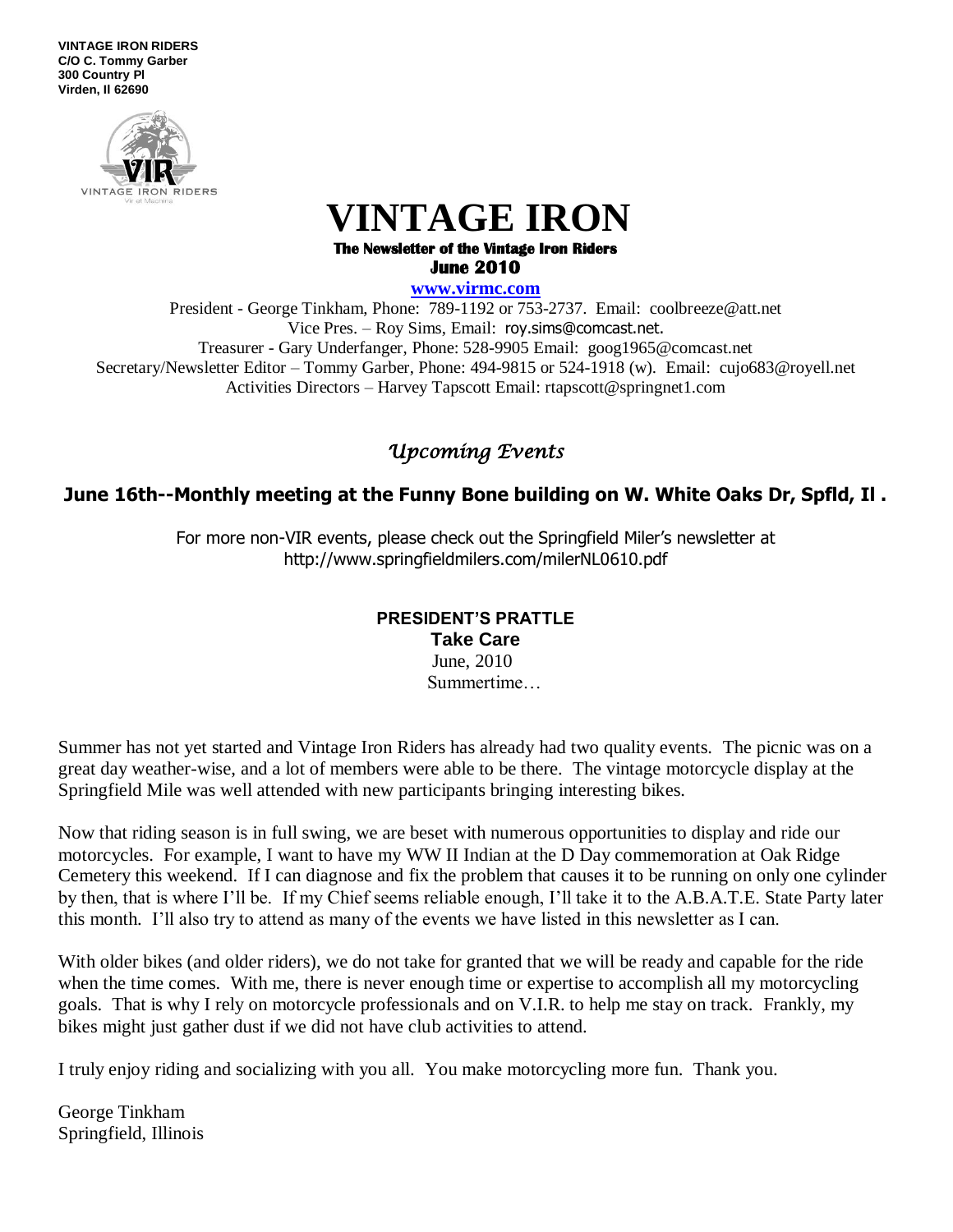## **VIR Activities Report Harvey Tapscott**

#### **VIRDEN CAR AND MOTORCYCLE SHOW---JUNE 19, 2010**

#### **MINUTES OF MEETING Vintage Iron Riders Comedy Club May 19, 2010**

Meeting called to order at 7:19 P.M. The club acknowledged a respect and love of our country and recited the Pledge of Allegiance.

Minutes of last meeting approved.

**President George Tinkham:** George reminded that we are approaching June and some members have not provided their annual club dues**.** George suggests the VIR treasurer should be henceforth, bonded.

**Roy Sims:** Asked club members if anyone might be interested in presiding over the Jeff White Memorial fund. Roy suggests that members attending the VIR May 22, picnic, should consider bringing a dish.

Gary Underfanger: Treasurer Goog Underfanger stated that as of April 21<sup>st</sup>, 2010, VIR had \$2023.96 in the VIR account. Goog reminds that VIR Spfld Mile package tickets are available. The drawing for the event will be on July 21<sup>st</sup>, 2010. Be advised that tickets for the VIR-VIP raffle at the Spfld Mile will cost \$5.00 each. The club, therefore, must sell 50 tickets to break even. Remember if each member sells just 5 tickets, our package event will be a success.

**Harvey Tapscott:** Discussed upcoming VIR and related events. Please see the calendar and activities section.

**New Business:** Club member Dave Reischauer reminds that the city of Virden will hold a "motorcycle show" component at their annual picnic/car show, and three trophies will be available and awarded to lucky/worthy participants. Club members voted to accept the membership application submitted by Margaret Hodges.

VIR has received two membership applications. The applications have been submitted by Linda Woolary of Pawnee and Howie Thornley of Ashland.

**Mark Bumpus:** Will now serve in the capacity of VIR clothing/attire coordinator and has taken an initial order for VIR stuff. .

**Old Business:** None.

Meeting adjourned at 7:58 P.M.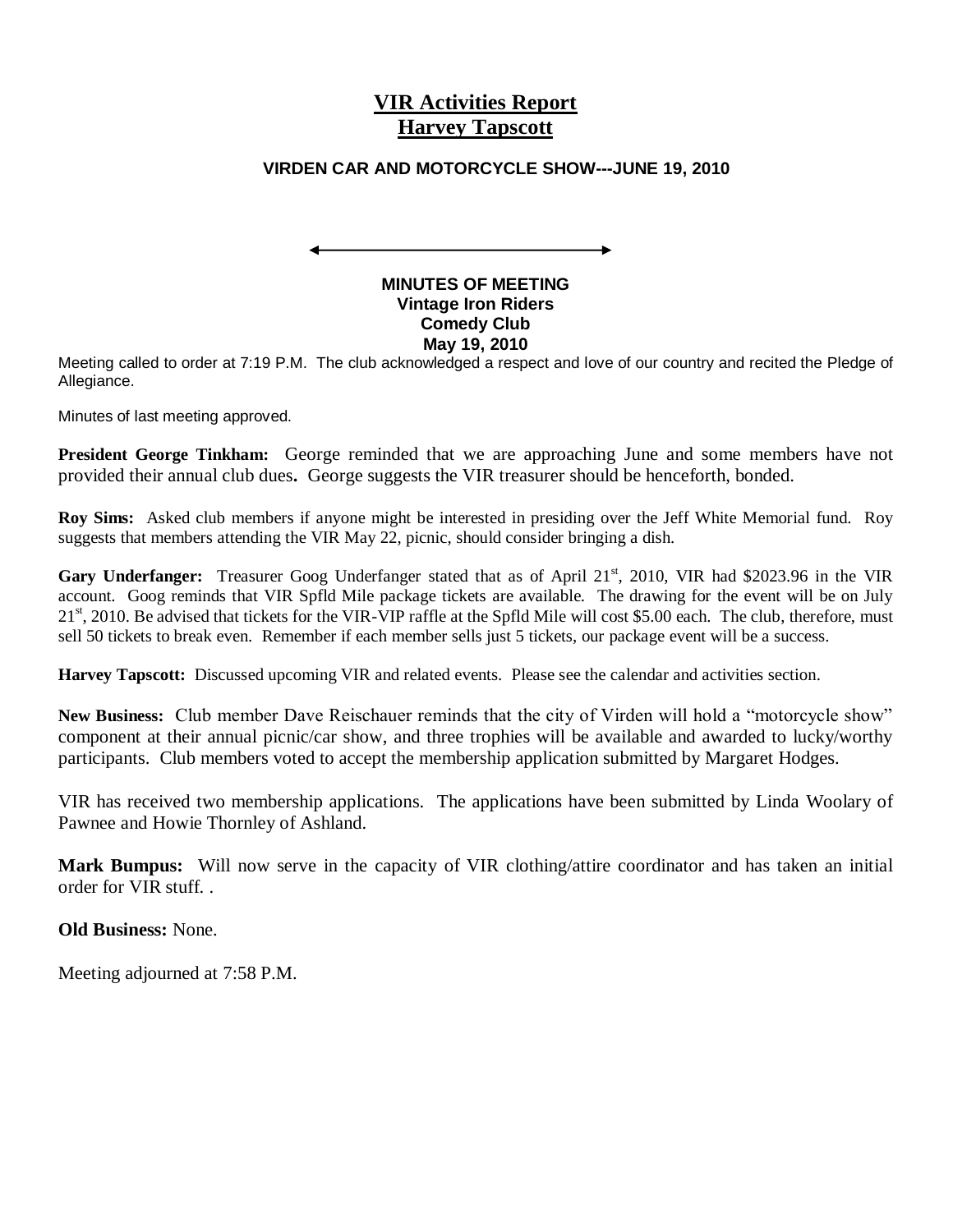## **Tommy Garber-Secretary**



 *Tall Tales:* 

And let me tell you something: "There Ain't No Cure For The Summertime Blues." I think this was originally done by "Blue Cheer." Just thereafter the "Who" did a snappy version. Every member remembers this tune as well as the film, "Easy Rider." I saw that film with about 20 of my friends in 1969. Some kind of smoke thing was going around but you know what, I did not inhale. I swear it your honor and I never touched that young intern… But yea, who didn't want to own a Harley thereafter? I saw a guy on a crème colored Sportster when I was about 12 and I wanted that bike so badly.

Some of those summers in the late 60's and 70's were sweltering. It's so true. Many homes back then, as well as public accommodations, including many cars, had no air conditioning. I think there is a correlation between heat and attitude. HA! I know you remember; "Hot time, summer in the city, back of my neck getting dirty and gritty": Lovin' Spoonfuls "Summer in the City." I have been there and so have you.

Take a trip in time and look at some of the footage of this time. The archival footage of Kent State, the departure of Sharon Tate and her lovely baby (I choose not to reference the savage who ensured her departure), Vietnam, our beloved Jimi Hendricks, Woodstock, and last but not least, "Tricky Dick." The footage is at the start of the film documentation of all daily events and continues to affix our attention, and are treasures of what we, dare I say it, "Boomers" are. On a really hot day in the near future, think about that time and put that Woodstock album on the turntable.

We as VIR members have had such a great spring. Our club family picnic was just a great success. It really was. We had a wonderfully sunny day, a variety of foods and families and fellowship and friendless you don't expect/observe in other clubs.

Need more? We had a super event at the Memorial Day Spfld Mile. Officers agreed we had 39 bikes on display. Additionally we had approximately 15 non –VIR members appear with their beautiful bikes/restorations. You weren't there? I took some photos for you.

That's it then. VIR is maturing and with each event we participate in, gaining in number and strength. It's a good thing…

## **"Vintage Visdom"**

## **Firearms stand next in importance to the Constitution itself. They are the American people's liberty teeth and keystone under independence***.*

### *George Washington*